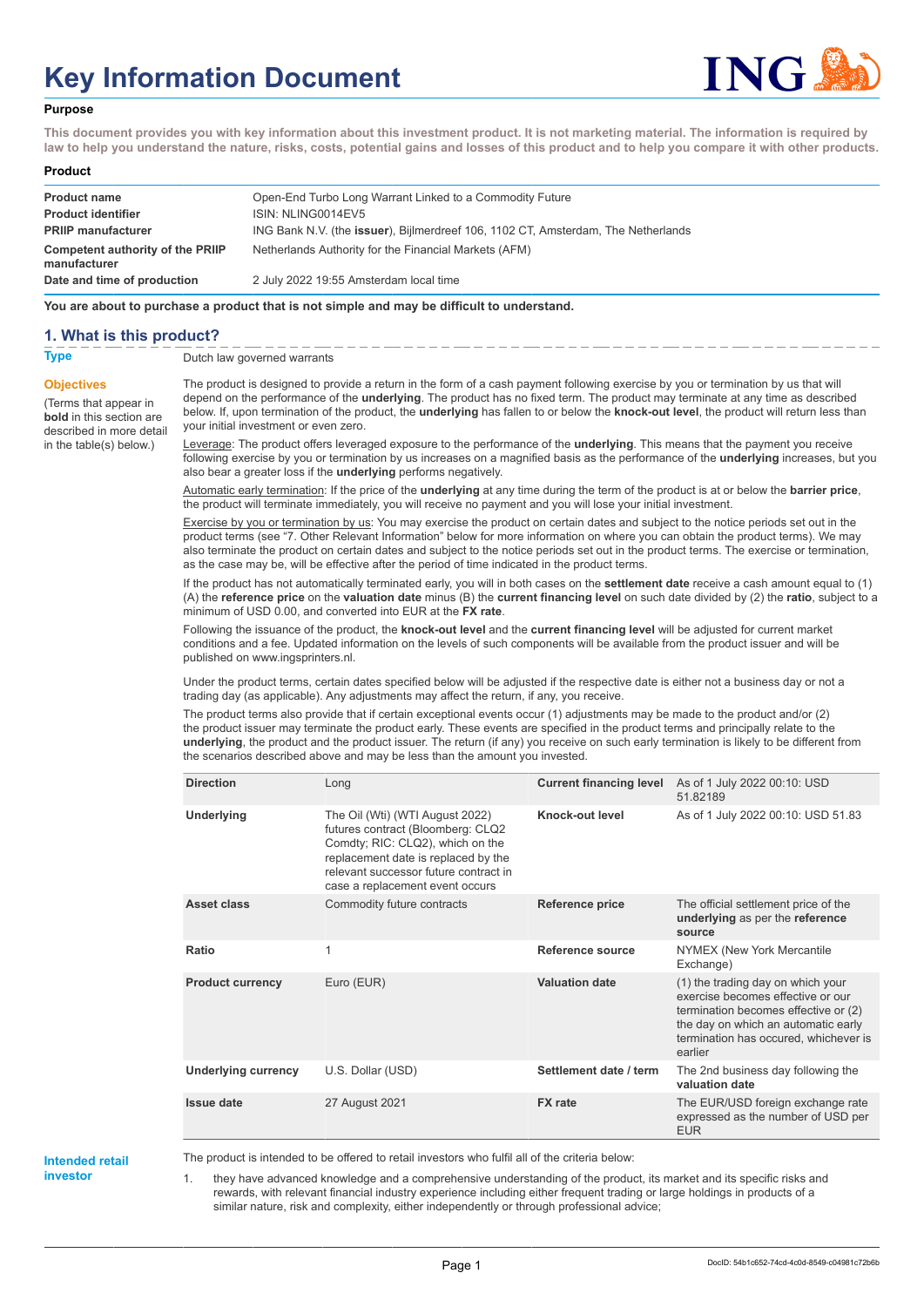- 2. they seek hedging and/or leveraged performance, expect the movement in the underlying to perform in a way that generates a favourable return, have an investment horizon of the recommended holding period specified below and understand that the product may terminate early;
- 3. they accept the risk that the issuer could fail to pay or perform its obligations under the product and they are able to bear a total loss of their investment; and
- 4. they are willing to accept a level of risk to achieve potential returns that is consistent with the summary risk indicator shown below.

The product is not intended to be offered to retail clients who do not fulfil these criteria.

## **2. What are the risks and what could I get in return?**

**Risk indicator**

**Performance scenarios**





**The risk indicator assumes you keep the product for 1 day. The actual risk can vary significantly if you cash in at an early or a later stage and you may get back less.**

The summary risk indicator is a guide to the level of risk of this product compared to other products. It shows how likely it is that the product will lose money because of movements in the markets or because we are not able to pay you.

We have classified this product as 7 out of 7, which is the highest risk class. This rates the potential losses from future performance at a very high level, and poor market conditions are very unlikely to impact our capacity to pay you.

**Be aware of currency risk:** If the currency of your account is different to the currency of this product, you will be exposed to the risk of suffering a loss as a result of the conversion of the currency of the product into the account currency. This risk is not considered in the indicator shown above. Because the product currency is different from the underlying currency, you will be exposed to the risk of suffering a loss if the underlying currency declines in value relative to the product currency.

**Be aware of currency risk:** If (i) the Underlying is traded in a different currency than EUR the unwind amount will be converted to EUR at the prevailing exchange rate which may result in a loss; or (ii) the currency of your account is different from the Currency of the product, you may be exposed to the risk of suffering a loss as a result of the conversion of the Currency of the product into the account currency. Risk (ii) above is not considered in the indicator shown above.

This product does not include any protection from future market performance so you could lose some or all of your investment.

If we are not able to pay you what is owed, you could lose your entire investment.

For detailed information about all risks relating to the product please refer to the risk sections of the prospectus and any supplements thereto as specified in the section "7. Other relevant information" below.

**Market developments in the future cannot be accurately predicted. The scenarios shown are only an indication of some of the possible outcomes based on recent returns. Actual returns could be lower.**

*Investment: EUR 10,000*

| <b>Scenarios</b>           |                                                                           | 1 day                        |  |
|----------------------------|---------------------------------------------------------------------------|------------------------------|--|
|                            |                                                                           | (Recommended holding period) |  |
| Stress scenario            | What you might get back after costs<br>Percentage return (not annualised) | EUR 7,717.42<br>$-22.83\%$   |  |
| Unfavourable scenario      | What you might get back after costs<br>Percentage return (not annualised) | EUR 9,725.88<br>$-2.74\%$    |  |
| <b>Moderate scenario</b>   | What you might get back after costs<br>Percentage return (not annualised) | EUR 10.095.17<br>0.95%       |  |
| <b>Favourable scenario</b> | What you might get back after costs<br>Percentage return (not annualised) | EUR 10,388.36<br>3.88%       |  |

The average returns shown in the above table are not annualised, which means they may not be comparable to the average returns shown in other key information documents.

This table shows the money you could get back over the next day under different scenarios, assuming that you invest EUR 10,000. The scenarios shown illustrate how your investment could perform. The recommended holding period for this product is less than one year. The figures are therefore not calculated on a per year basis, but for the recommended holding period. Figures in this section and "4. What are the costs?" are therefore not comparable with figures given for products with a recommended holding period of at least one year. The scenarios presented are an estimate of future performance based on evidence from the past on how the value of this investment varies, and are not an exact indicator. What you get will vary depending on how the market performs and how long you keep the product. The stress scenario shows what you might get back in extreme market circumstances, and it does not take into account the situation where we are not able to pay you.

This product cannot be easily cashed in. This means it is difficult to estimate how much you would get back if you cash in before the recommended holding period. You will either be unable to cash in early or you will have to pay high costs or make a large loss if you do so.

The figures shown include all the costs of the product itself, but may not include all the costs that you pay to your advisor or distributor. The figures do not take into account your personal tax situation, which may also affect how much you get back.

Buying this product holds that you think the price of the underlying will increase.

Your maximum loss would be that you will lose your investment.

#### **3. What happens if ING Bank N.V. is unable to pay out?**